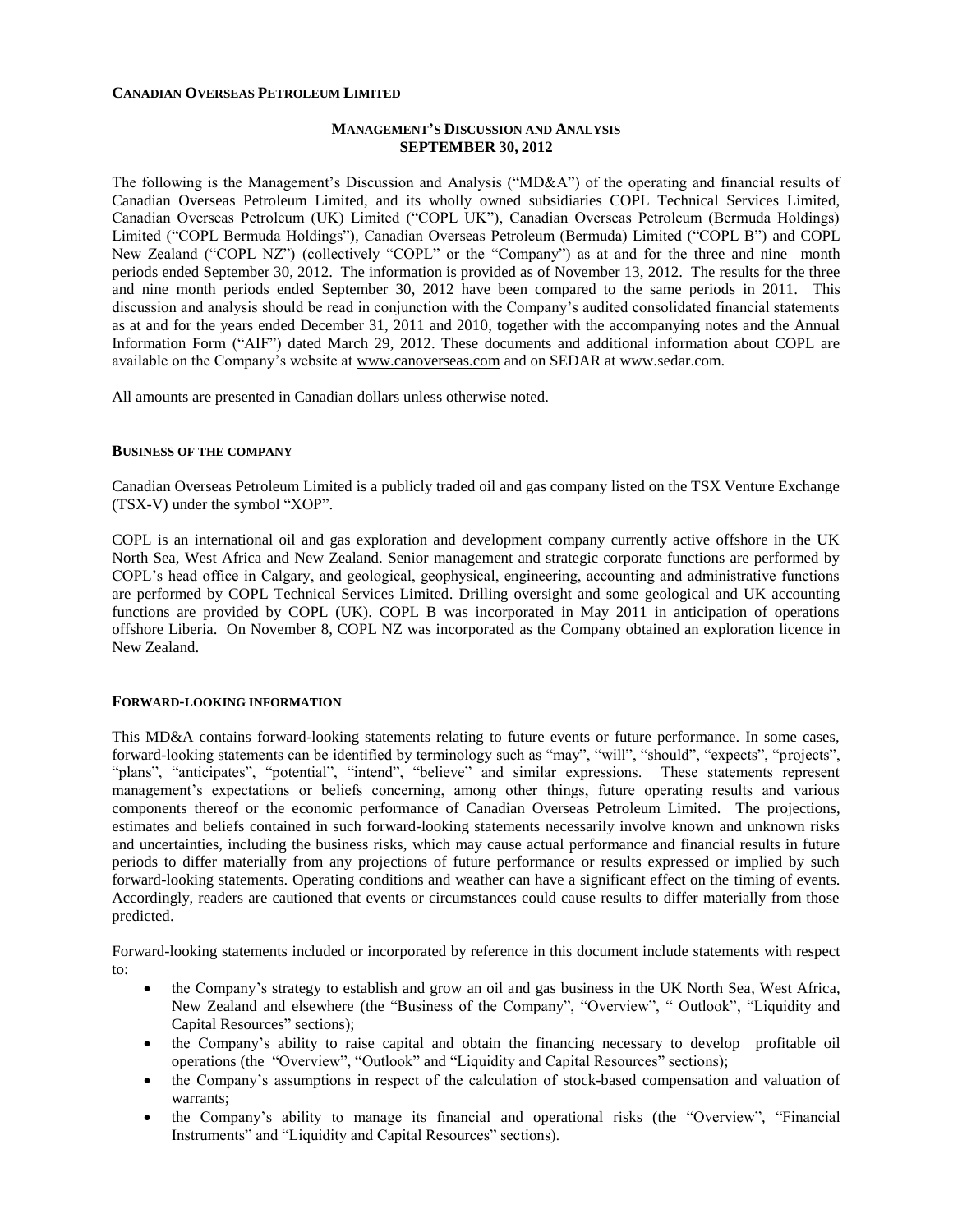### **FORWARD-LOOKING INFORMATION (CONTINUED)**

The Company's MD&A and AIF for the year ended December 31, 2011 describe major risks, material assumptions and other factors related to forward-looking statements that could influence actual results and are incorporated herein by reference. These risks, assumptions and other factors have been provided for readers to gain a more complete perspective on COPL's future operations. However, readers should be cautioned that the list of factors is not exhaustive and that this information may not be appropriate for other purposes. Forward-looking statements included or incorporated by reference in this MD&A are valid only as at the date of this MD&A, and the Company does not intend to update or revise these forward-looking statements except as required by applicable securities laws. The forward-looking statements contained in this MD&A are expressly qualified by this cautionary statement.

## **OVERVIEW \***

### *Dispute with BG – release of cash held in escrow*

As at September 30, 2012 there was approximately GBP 10.1 million (approximately \$16.1 million) in an escrow account set-up in conjunction with a Sale and Purchase Agreement ("SPA") with BG International Limited ("BG"), which was terminated by BG in February 2012. The amount is in dispute as both the Company and BG are claiming rights to the funds.

On April 4, 2012, BG filed a claim with the High Court of Justice against COPL UK and JPMorgan Chase Bank, the escrow agent, seeking an order directing the escrow agent to release the escrow funds to BG pending resolution of the underlying dispute between the parties. COPL UK has filed a counter-claim in May 2012 for a return of the funds.

On October 12, 2012, the High Court of Justice ruled in favour of BG on the narrow grounds of the wording in the escrow agreement and on November 5, 2012 the escrow funds of approximately \$16.1 million were transferred to BG. The Court also ruled that the Company is liable to pay legal fees to BG in the amount of GBP 65,000 (approximately \$103,000) which is accounted for as an increase in a provision for loss on UK contracts as at September 30, 2012, and legal fees of the escrow agent of approximately GBP 42,000 (approximately \$67,000).

The October 12, 2012 ruling does not concern the underlying dispute between the parties and the Company will pursue steps to obtain the funds back from BG. In the Company's opinion, BG has no basis to keep the funds as all costs incurred by BG in respect of the terminated SPA were already paid by the Company before the SPA contract was terminated. However, under IFRS accounting rules, as the Company lost control over the approximately \$16.1 million of cash held in escrow with BG, it therefore is required to derecognize this asset as at September 30, 2012.

## *Write-off of exploration assets related to Fulla*

In July and August 2011, Faroe Petroleum (UK) Ltd ("Faroe") and COPL UK were co-venturers in the exploration well drilled at the Fulla offshore prospect in Block 206/5a, West of the Shetland Islands, in the UK (which includes Freya and Fulla). The well encountered a gross oil column of 133 ft. in the Cretaceous-aged Whiting Sands, of which there was a total of 45 ft. net oil pay. Average porosity was estimated at 21% and the oil sampled was measured at 19º API. Although there was a 600 ft. interval with high mud gas readings present, the primary Clair target did not contain significant moveable hydrocarbons and the resulting STOIIP for the Fulla prospect dropped to 25 MMbbl from a pre-drill volume of 119 MMbbl. The oil from the Whiting sand was found to be movable, however there is uncertainty around the commerciality of possible flow rates from this sand that could be expected in a horizontal well when compared to wells in the nearby Clair field.

The reserve volumes on Freya were not impacted by the Fulla results, but the uncertainty has widened. Without the significant investment of a horizontal well into Freya, there is still a question over the flow rates that could be achieved through fractures on a horizontal well. Post-well analysis has determined that there remains sufficient risk in the project such that a further appraisal well is not viable given the likely economics and remaining uncertainties.

*\* This section contains forward-looking information. Please see the "Forward-looking Information" section (at the beginning of this document) for a discussion of risks and uncertainties relating to such information.*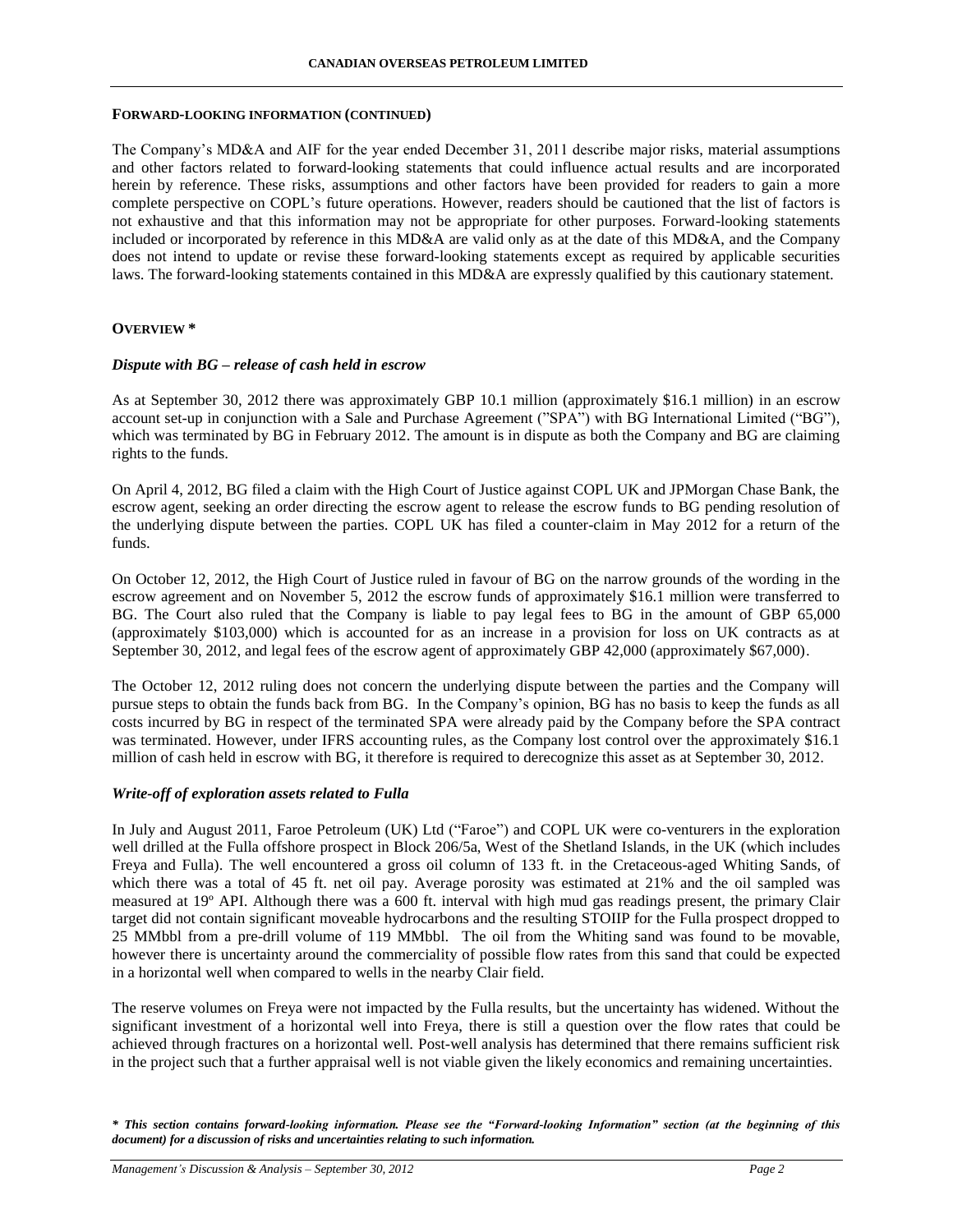## *Write-off of exploration assets related to Fulla (continued)*

In October 2012, the operator informed the Company that they intended to relinquish the licence for Fulla/Freya on the basis that a development of the existing discoveries is not commercially viable and that there is insufficient prospectivity to conduct further exploration/appraisal work. Accordingly, as at September 30, 2012, the Company has written off the exploration and evaluation assets of approximately \$20.9 million related to the Fulla project as non-commercial and abandoned.

## *Liberia prospect*

In April 2012, the National Oil Company of Liberia ("NOCAL') advised that it accepts that the proposed joint venture between ExxonMobil Exploration and Production Liberia Limited ("ExxonMobil") and COPL satisfied in principle the technical and financial competence requirements of the transfer provisions for the Production Sharing Contract ("PSC") governing Block LB-13 subject to agreeing on proposed amendments to the PSC, and the requirement that ExxonMobil acquired its interest immediately following Peppercoast Petroleum plc ("Peppercoast") assignment to COPL B.

Negotiations between ExxonMobil, COPL B and NOCAL in respect of amendments to the PSC have concluded with all parties in agreement about the revised PSC. Under the Petroleum Law of Liberia, the Liberian Legislature is required to approve any amendments to the PSC.

The respective transactions are expected to close in the fourth quarter of 2012.

## *New Zealand prospect*

On November 8, 2012, a new subsidiary COPL New Zealand Limited was incorporated as the Company was awarded a 50% interest in an onshore exploration licence by the New Zealand government. The licence relates to a Petroleum Exploration Permit for an area of 964.6 square kilometres in the East Coast Basin of New Zealand.

The East Coast Basin onshore New Zealand contains a number of large oil and gas accumulation targets focusing on unconventional resource plays within the Paleocene to Cretaceous aged Whangai and Waipawa shales. These formations exhibit characteristics similar to the productive Bakken Formation in Saskatchewan and North Dakota. Offsetting permit holders in the basin include Tag Oil and New Zealand Energy, both of which have had independent third party evaluators assign shale oil resource potential of 12.6 and 20.9 Billion Barrels Original Oil in Place respectively. Similarly, the Company plans to commission a third party engineering group to prepare a resource report and economic analysis to estimate the unconventional potential for the license. The Whangai Formation is the primary unconventional target over PEP 53806, and is naturally fractured and widespread throughout the East Coast Basin.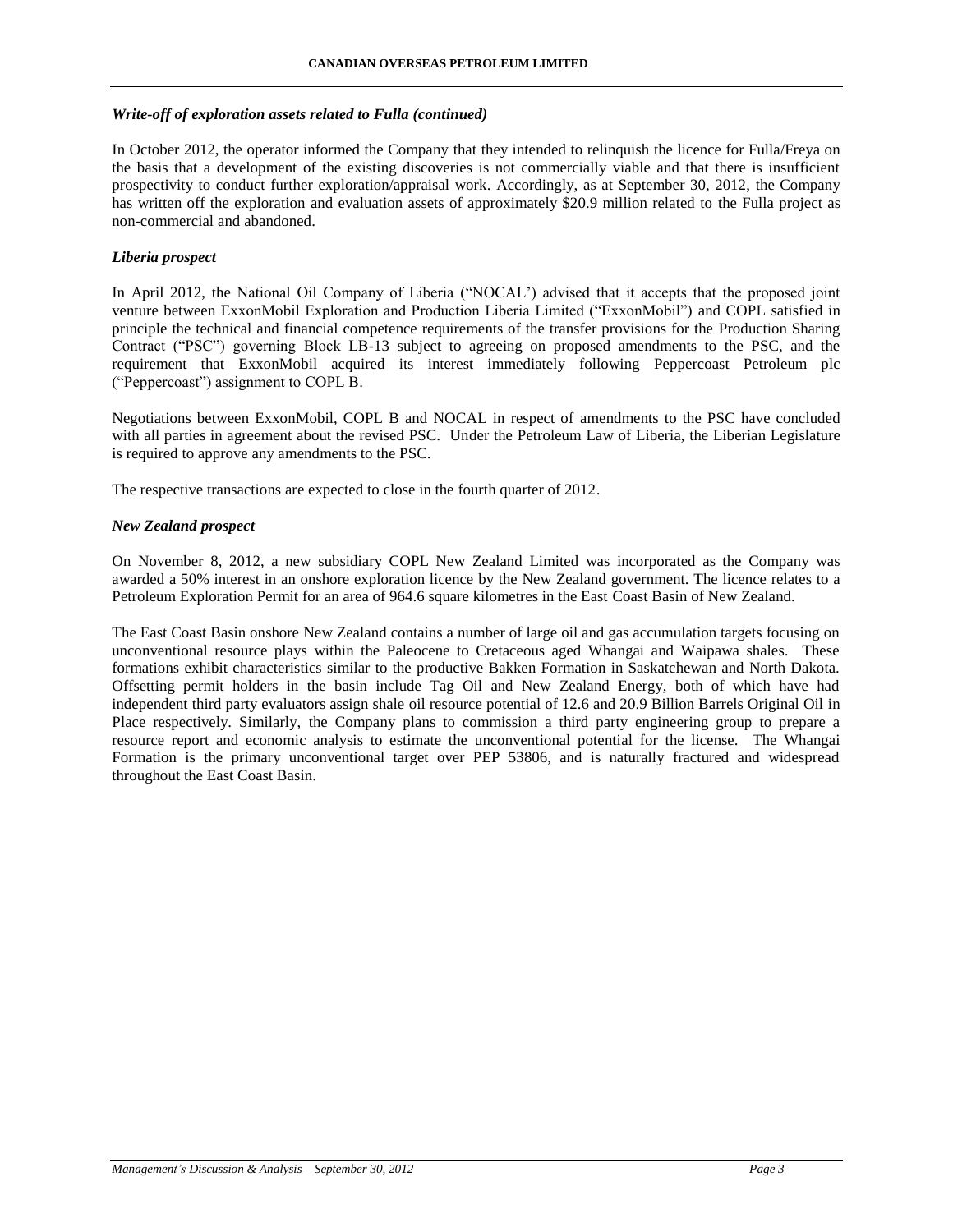### **FINANCIAL SUMMARY**

During the third quarter of 2012, the Company continued its negotiations in respect of the proposed transactions for offshore block LB-13 in Liberia. As at September 30, 2012, the Company wrote exploration and evaluation assets of \$20.9 million related to the Fulla exploration project of Block 206/5a in the UK, North Sea as the assets were assessed as non-commercial and the operator has decided to relinquish the licence. The costs related to drilling and testing the Esperanza well plus certain costs in respect of Block 23/21 RoB totalling \$32.6 million were recorded against the provision for loss on UK contracts which was set up at the end of 2011 as the respective agreements with BG and SSE were terminated. In addition, \$16.1 million of funds held in escrow and in dispute with BG were derecognized as at September 30, 2012 as further to a Court ruling these funds were transferred by the escrow agent to BG on November 5, 2012. Costs related to the Bluebell prospect of approximately \$8.2 million for the nine month period ended September 30, 2012, including a recovery of \$0.2 million for the three month period ended September 30, 2012, were recorded as exploration expenses as the well drilled in March 2012 was not successful. Pre-licence costs of \$0.3 million and \$1.7 million for the three and nine month periods ended September 30, 2012 compared to \$0.7 million and \$1.4 million for the same periods in 2011 related to the Liberia project.

General and administrative costs amounted to \$2.4 million and \$6.0 million for the three and nine month periods ended September 30, 2012 (net of \$21,000 and \$0.6 million of costs allocated to exploration projects, respectively) compared to \$1.8 million and \$6.1 million for the three and nine month periods ended September 30, 2011 (with \$0.4 million and \$1.0 million of costs allocated to exploration projects, respectively). There was no stock-based compensation expense for the three or nine month periods ending September 30, 2012 compared to \$78,000 and \$4.8 million recognized for stock options granted for the same periods in 2011. The Company recognized interest income of \$15,000 and \$47,000 for the three and nine month periods ended September 30, 2012, compared to \$54,000 and \$0.5 million for the three and nine month periods ended September 30, 2011, respectively. Foreign exchange losses of \$0.2 million and \$0.1 million were recorded for the three and nine month periods ended September 30, 2012, compared to foreign exchange gains of \$0.3 million and \$0.4 million for the same periods in 2011. As a result, the Company's loss amounted to \$39.7 million and \$53.1 million for the three and nine months ended September 30, 2012, compared to losses of \$2.2 million and \$11.3 million for the same periods in 2011.

As at September 30, 2012, the Company's cash and cash equivalents amounted to \$7.0 million (December 31, 2011 - \$71.9 million) and included \$0.3 million (December 31, 2011 - \$67.7 million) of cash held in escrow accounts with farm-in partners, restricted for use on specific projects in accordance with escrow agreements.

Cash used in operating activities amounted to \$63.7 million for the nine month period ended September 30, 2012, compared to \$8.1 million for the same period in 2011, mainly as a result of payments with respect to the provision for the loss on UK contracts (discussed further in the "Loss on UK Contracts" section), derecognition of cash held in escrow with BG (discussed further in the "Overview" section) and exploration expenses related to the Bluebell well.

### **OUTLOOK \***

The Company's current strategy is to establish and grow its oil and gas business by farming into and/or acquiring interests in unappraised and/or undeveloped assets.

The Company's short-term operations will focus on:

- completing the transactions in respect of Block LB-13 offshore Liberia;
- working toward resolving the dispute with BG (over \$16.1 million of funds taken from escrow by BG and interest in the Esperanza discovery);
- continuing to explore options for additional property deals in the UK North Sea; and
- evaluating opportunities in West Africa and elsewhere.

Currently, the Company does not have material cash inflows and/or adequate financing to develop profitable operations. The Company is pursuing exploration projects that, if successful, will require substantial additional financing before they are able to generate positive cash flows. Accordingly, the Company's continued successful operation is dependent on its ability to obtain additional financing. No assurance can be provided that the Company will raise the required levels of financing.

*\* This section contains forward-looking information. Please see the "Forward-looking Information" section (at the beginning of this document) for a discussion of risks and uncertainties relating to such information.*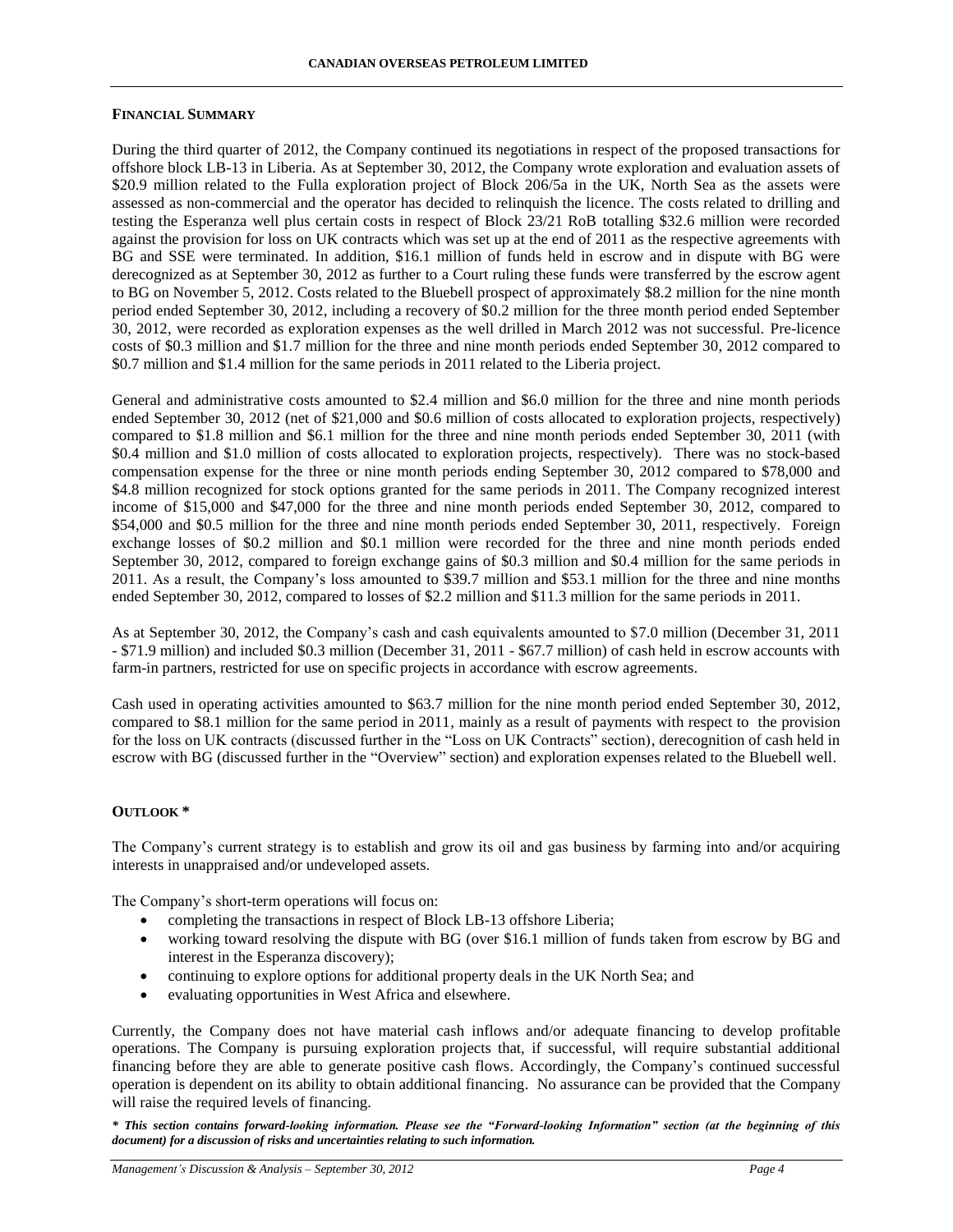## **FINANCIAL AND OPERATING HIGHLIGHTS**

## **INCOME AND CASH FLOWS FROM OPERATING ACTIVITIES**

The following table summarizes the Company's financial results for the three and nine month periods ended September 30, 2012 and 2011:

| (\$ 000's) except per share       | Three months<br>ended<br>September 30,<br>2012 | Three months<br>September 30, | ended<br>2011 | Nine months<br>ended<br>September 30,<br>2012 | September 30, | Nine months<br>ended<br>2011 |
|-----------------------------------|------------------------------------------------|-------------------------------|---------------|-----------------------------------------------|---------------|------------------------------|
| Services to third parties         | \$<br>19                                       | \$                            | 71            | \$<br>129                                     | \$            | 71                           |
| $E \& E$ write-off                | (20,908)                                       |                               |               | (20,908)                                      |               |                              |
| Derecognition of cash held in     |                                                |                               |               |                                               |               |                              |
| escrow                            | (16, 101)                                      |                               |               | (16, 101)                                     |               |                              |
| Exploration                       | 210                                            |                               |               | (8,234)                                       |               |                              |
| Pre-licence costs                 | (313)                                          |                               | (716)         | (1,659)                                       |               | (1,432)                      |
| Loss on UK contracts              | (103)                                          |                               |               | (114)                                         |               |                              |
| Administrative expenses           | (2,364)                                        |                               | (1,780)       | (6,046)                                       |               | (6,130)                      |
| Stock-based compensation          |                                                |                               | (78)          |                                               |               | (4,796)                      |
| Net interest income               | 15                                             |                               | 54            | 47                                            |               | 552                          |
| Foreign exchange (loss)/gain      | (179)                                          |                               | 251           | (141)                                         |               | 421                          |
| Loss                              | (39, 737)                                      |                               | (2,208)       | (53,076)                                      |               | (11, 331)                    |
| Per share loss                    | \$<br>(0.14)                                   | \$                            | (0.01)        | \$<br>(0.19)                                  | \$            | (0.05)                       |
| Cash used in operating activities | \$<br>(17, 800)                                |                               | \$ (2,998)    | \$<br>(63, 655)                               |               | \$ (8,051)                   |
| Outstanding common shares at      |                                                |                               |               |                                               |               |                              |
| September 30                      | 284,016,939                                    |                               | 284,016,939   | 284,016,939                                   |               | 284,016,939                  |
| Weighted average - basic          | 284,016,939                                    |                               | 284,016,939   | 284,016,939                                   |               | 248,423,904                  |

As at September 30, 2012, the Company wrote off exploration and evaluation assets of \$20.9 million related to the Fulla exploration project in the UK, North Sea (discussed in the "Overview" section).

Further to the Court ruling (discussed in the "Overview" section), the Company lost control over approximately \$16.1 million of funds held in escrow and in dispute with BG. Accordingly, the Company had to derecognize this asset as at September 30, 2012.

An exploration recovery in the amount of \$0.2 million for the three month period ended September 30, 2012 and expenses of \$8.2 million for the nine month period ended September 30, 2012 relate to the Bluebell project in the UK.

Pre-licence costs of \$0.3 million and \$1.7 million for the three and nine month periods ended September 30, 2012 (\$0.7 million and \$1.4 million for the same periods in 2011), relate to the Liberia project for which anticipated transactions have not yet been completed.

Administrative expenses amounted to \$2.4 million and \$6.0 million for the three and nine month periods ended September 30, 2012, compared to \$1.8 million and \$6.1 million for the same periods in 2011. Administrative expenses are presented net of costs allocated to exploration projects of \$21,000 and \$0.6 million for the three and nine month periods ended September 30, 2012, compared to \$0.4 million and \$1.0 million in allocations for the three and nine month periods ended September 30, 2011.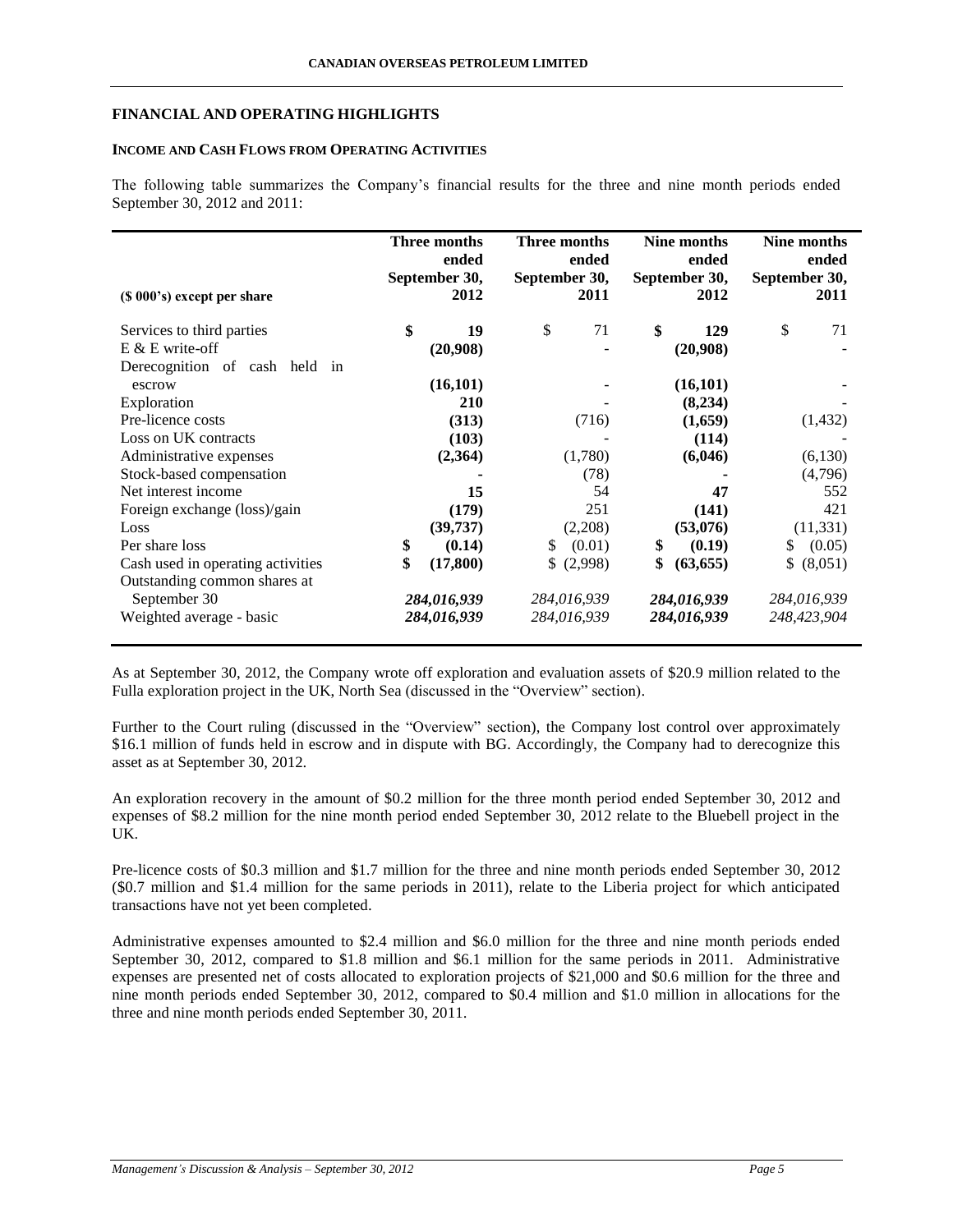### **COMPARATIVE FINANCIAL POSITION ITEMS**

The following table summarizes the Company's financial position as at September 30, 2012, June 30, 2012, March 31, 2012 and December 31, 2011:

| (\$ 000's) except per share        | September 30,<br>2012 | <b>June 30,</b><br>2012 | March 31,<br>2012 | December 31,<br>2011 |
|------------------------------------|-----------------------|-------------------------|-------------------|----------------------|
| Cash and cash equivalents          | 6,995<br>S.           | 26,935<br><sup>S</sup>  | \$<br>37,516      | 71,924               |
| Current assets                     | 8,016                 | 27,245                  | 37,824            | 72,533               |
| Exploration and evaluation assets  |                       | 20,716                  | 20,667            | 20,594               |
| Deposit for seismic data           | 14.756                | 15,287                  | 14,987            | 15,255               |
| Provision for loss on UK contracts | 164                   | 64                      | 183               | 32,641               |
| Current liabilities                | 2,732                 | 2.948                   | 10.317            | 35,048               |
| Share capital                      | 100.768               | 100,768                 | 100,768           | 100,768              |
| Shareholders' equity               | 20.308<br>\$.         | 60,553<br>S.            | 63,425<br>S.      | \$73,604             |

The decrease in cash of \$64.9 million during the nine month period ended September 30, 2012 relates mainly to the decrease in the provision for the loss on UK contracts of approximately \$32.6 million (discussed further in the "Loss on UK Contracts" section), derecognition of cash held in escrow of approximately \$16.1 million, exploration expenses related to the Bluebell well of approximately \$8.2 million, as well as administrative expenses and prelicence costs.

As at September 30, 2012, \$20.9 million of exploration and evaluation assets related to the Fulla project in the UK were written off as non-commercial.

## **ADDITIONAL DISCLOSURE FOR VENTURE ISSUERS WITHOUT SIGNIFICANT REVENUE**

The Company is a TSX Venture issuer that has not had significant revenue from operations in either of its last two financial years. In accordance with National Instrument 51-102, additional disclosure on material costs is presented below.

|                                                                | Three months<br>September 30, | ended   | Three months<br>September 30, | ended    | Nine months<br>ended<br>September 30, | Nine months<br>ended<br>September 30, |
|----------------------------------------------------------------|-------------------------------|---------|-------------------------------|----------|---------------------------------------|---------------------------------------|
| $(S\ 000's)$                                                   |                               | 2012    |                               | 2011     | 2012                                  | 2011                                  |
| Administrative:                                                |                               |         |                               |          |                                       |                                       |
| Payroll, external directors' fees                              |                               |         |                               |          |                                       |                                       |
| and related costs                                              | \$                            | 847     | \$                            | 860      | \$2,545                               | 2,300<br>\$.                          |
| Consulting services                                            |                               | 166     |                               | 218      | 625                                   | 861                                   |
| Professional services                                          |                               | 801     |                               | 470      | 2,019                                 | 1,838                                 |
| Travel expenses                                                |                               | 156     |                               | 229      | 417                                   | 939                                   |
| Office expenses                                                |                               | 201     |                               | 238      | 710                                   | 714                                   |
| Stock exchange and transfer                                    |                               |         |                               |          |                                       |                                       |
| agent fees                                                     |                               | 1       |                               |          | 51                                    | 100                                   |
| Other general and administrative                               |                               | 213     |                               | 199      | 316                                   | 374                                   |
| Costs allocated to exploration                                 |                               |         |                               |          |                                       |                                       |
| projects                                                       |                               | (21)    |                               | (435)    | (637)                                 | (996)                                 |
| Total administrative                                           |                               | \$2,364 |                               | \$1,780  | \$6,046                               | \$<br>6,130                           |
| Capitalized exploration and<br>evaluation costs – UK North Sea | \$                            |         |                               | \$16,924 | \$                                    | S<br>24,228                           |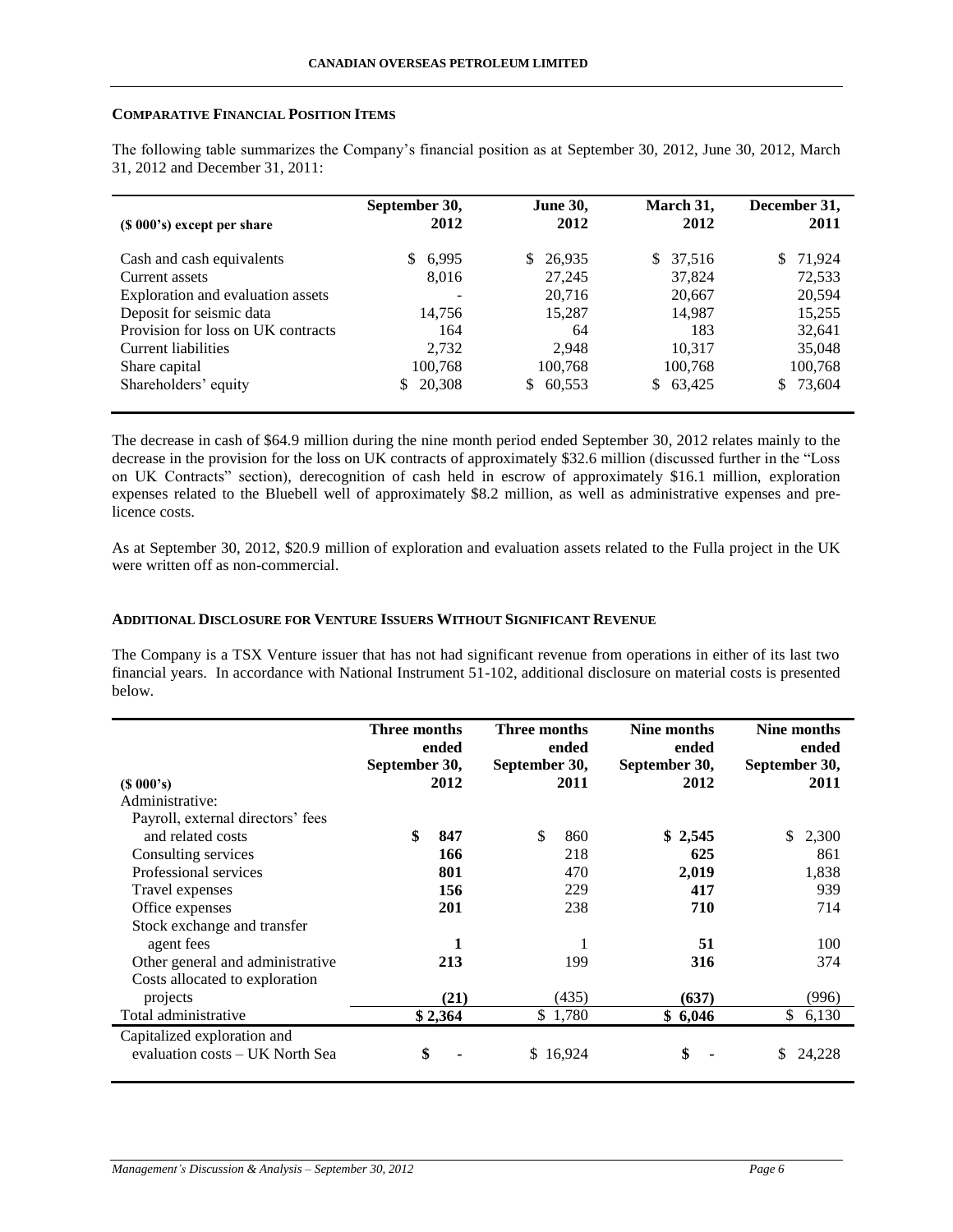### **LOSS ON UK CONTRACTS \***

The movement in the provision for loss on UK contracts during the period ended September 30, 2012 can be summarized as follows:

| $(S\ 000's)$                                      | Nine months ended September 30, |  |  |
|---------------------------------------------------|---------------------------------|--|--|
|                                                   | 2012                            |  |  |
| Balance, beginning of period                      | 32,641<br>\$                    |  |  |
| Addition to the termination provision             | 114                             |  |  |
| Consideration and costs settled during period:    |                                 |  |  |
| Payments to BG                                    | (32,106)                        |  |  |
| Payments to SSE                                   | (21)                            |  |  |
| The Company's costs in respect of Esperanza       |                                 |  |  |
| and Block 23/21 RoB                               | (464)                           |  |  |
| Provision for loss on UK contracts, end of period | 164                             |  |  |

Additions to the termination provision of \$114,000 for the nine month period ended September 30, 2012 relate mainly to legal fees in the amount of £65,000 (approximately \$103,000) paid to BG on October 25, 2012, further to the October 12, 2012 Court ruling (discussed in the "Overview" section).

*\* This section contains forward-looking information. Please see the "Forward-looking Information" section (at the beginning of this document) for a discussion of risks and uncertainties relating to such information.*

## **FINANCIAL INSTRUMENTS\***

The Company's financial instruments consist of cash, short-term deposits, cash held in escrow, bankers' acceptances, credit card and other deposits, loans, accounts receivable, as well as accounts payable and accrued liabilities. It is management's opinion that the Company is not currently exposed to significant interest and/or credit risks arising from these financial instruments and that the fair value of these financial instruments approximates their carrying value.

As the Company's current exploration activities are carried out in the UK, significant amounts are transacted in or referenced to currencies other than the Canadian dollar, including the British Pound and U.S. dollar. As a result, fluctuations in the exchange rates between the Canadian dollar, British Pound and U.S. dollar can have a significant effect on the Company's financial position and its reported results. To mitigate a portion of its exposure and to the extent it is feasible, the Company keeps its funds in currencies applicable to its known short-tem commitments. No assurance can be given that such management of risk exposure will offset and/or eliminate the foreign exchange fluctuations.

*\* This section contains forward-looking information. Please see the "Forward-looking Information" section (at the beginning of this document) for a discussion of risks and uncertainties relating to such information.*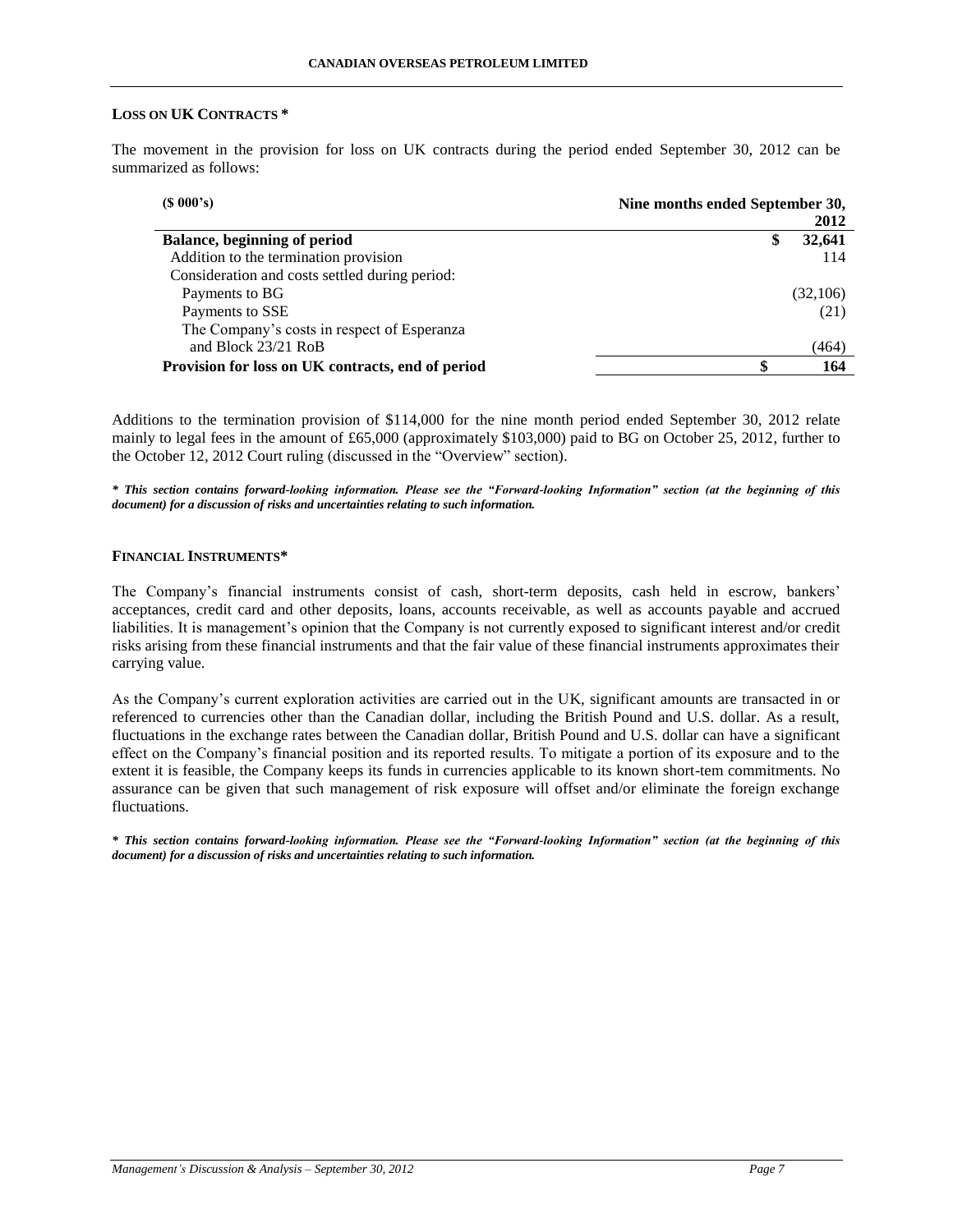### **LIQUIDITY AND CAPITAL RESOURCES \***

As of September 30, 2012, the Company had working capital of approximately \$5.3 million, shareholders' equity of \$20.3 million and cash of \$7.0 million.

Currently, the Company does not have material cash inflows and/or adequate financing to develop profitable operations. The Company is pursuing exploration projects that, if successful, will require substantial additional financing before they are able to generate positive cash flows. Accordingly, the Company's continued successful operations are dependent on its ability to obtain additional financing. No assurance can be provided that the Company will raise the required levels of financing.

*\* This section contains forward-looking information. Please see the "Forward-looking Information" section (at the beginning of this document) for a discussion of risks and uncertainties relating to such information.*

### **SELECTED QUARTERLY INFORMATION**

Eight Most Recent Quarters:

| (S 000's)                                | September 30, 2012 | June 30, 2012 | <b>March 31, 2012</b> | <b>December 31, 2011</b> |
|------------------------------------------|--------------------|---------------|-----------------------|--------------------------|
| Revenue                                  |                    |               | 66                    | 1 5 Q                    |
| <b>Loss</b>                              | (39, 737)          | (3, 131)      | (10, 208)             | (42,097)                 |
| Loss per share - basic $\&$ diluted $\ $ | (0.14)             | (0.01)        | (0.04)                | (0.15)                   |

| (S 000's)                           | <b>September 30, 2011</b> | June 30, 2011 | <b>March 31, 2011</b> | <b>December 31, 2010</b> |
|-------------------------------------|---------------------------|---------------|-----------------------|--------------------------|
| Revenue                             | 125                       | 18            | 380                   |                          |
| Loss                                | (2.208)                   | (2.224)       | (6.899)               | (4.492)                  |
| Loss per share - basic $\&$ diluted | (0.01)                    | (0.01)        | (0.04)                | (0.07)                   |

### **ACCOUNTING PRONOUNCEMENTS**

### **FUTURE ACCOUNTING CHANGES**

Changes to future accounting policies, standards and interpretations, as described in Note 3 of the audited consolidated financial statements as at and for the years ended December 31, 2011 and 2010, have not materially changed since December 31, 2011.

### **CRITICAL ACCOUNTING ESTIMATES**

Management is required to make judgements, assumptions and estimates in applying the Company's accounting policies and practices, which may have a significant impact on the financial results reported by the Company. The amounts recorded in respect of stock options and share purchase warrants granted are based on the Company's estimation of their fair value, calculated using assumptions regarding the life of the option and warrant, interest rates and volatility. By their nature, these estimates and assumptions are subject to uncertainty, and the actual fair value of option and warrant may differ at any time.